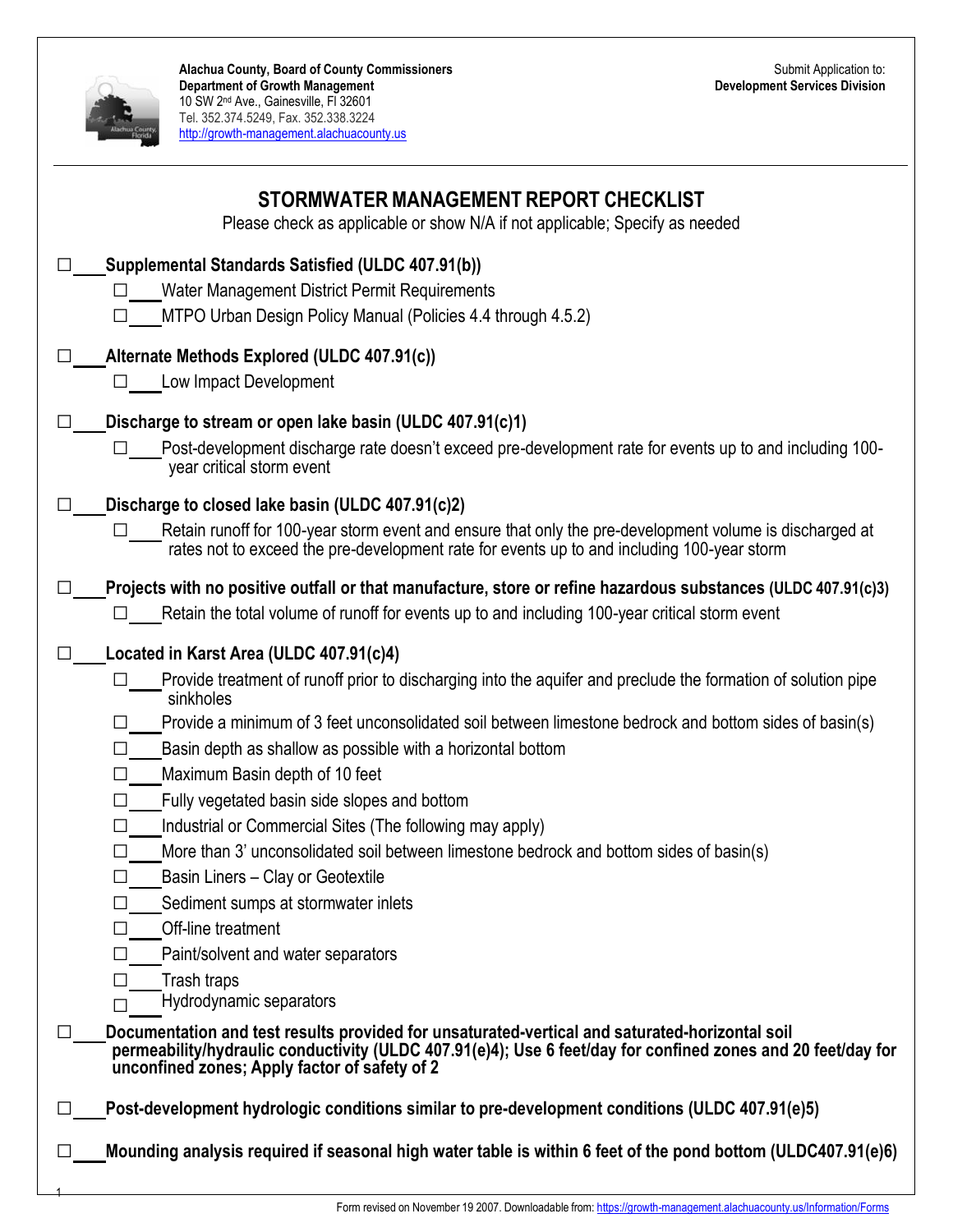|    | Alachua County, Board of County Commissioners<br><b>Department of Growth Management</b><br>10 SW 2 <sup>nd</sup> Ave., Gainesville, FI 32601<br>Tel. 352.374.5249, Fax. 352.338.3224<br>http://growth-management.alachuacounty.us                                                                                                                                                                                                                                                                                                                                                                    | Submit Application to:<br><b>Development Services Division</b> |
|----|------------------------------------------------------------------------------------------------------------------------------------------------------------------------------------------------------------------------------------------------------------------------------------------------------------------------------------------------------------------------------------------------------------------------------------------------------------------------------------------------------------------------------------------------------------------------------------------------------|----------------------------------------------------------------|
|    | No significant alteration of contributing watershed boundaries or basins not wholly contained within the<br>project area (ULDC 407.91(e)7)                                                                                                                                                                                                                                                                                                                                                                                                                                                           |                                                                |
|    | Accommodation of runoff from off site contributing to site (ULDC 407.91(e)8)                                                                                                                                                                                                                                                                                                                                                                                                                                                                                                                         |                                                                |
|    | Water quality treatment volume recovery (407.91(e)9)<br>Retention basin WQTV recovery within 72 hours of end of event<br>Open lake, closed lake dry basin total retention/detention WQTV recovery within 14 days                                                                                                                                                                                                                                                                                                                                                                                     |                                                                |
|    | Dry basin with no outfall WQTV recovery within 72 hours of end of event and total retention/detention WQTV<br>recovery within 14 days or recovery at end of 14 days for a subsequent 100-year, 24 hour event                                                                                                                                                                                                                                                                                                                                                                                         |                                                                |
|    | Minimum freeboard of 6 inches for basins created by damming or berming (ULDC 407.91(e)10)                                                                                                                                                                                                                                                                                                                                                                                                                                                                                                            |                                                                |
|    | Maintenance access to basins and width of Basin (ULDC 407.91(e)11)<br>Minimum width of 25' (all sides) from basin bottom to the outer edge of the maintenance path<br>Width of maintenance path = 12 feet for subdivision or Open space basins<br>Width of maintenance path = minimum 5' wide for Non open space basins<br>Access-way width $=$ 5 feet wide<br>Landscape area within the 25 feet $= 9$ feet wide                                                                                                                                                                                     |                                                                |
|    | Storm sewers must convey 3-year/10-minute storm event (ULDC 407.91(e)13)                                                                                                                                                                                                                                                                                                                                                                                                                                                                                                                             |                                                                |
|    | Rainfall volumes taken from the FDOT Drainage Manual (ULDC 407.91(e)17)                                                                                                                                                                                                                                                                                                                                                                                                                                                                                                                              |                                                                |
| ΙI | Storm-water area(s) designed in the context of site design/topography (ULDC 407.92(a))                                                                                                                                                                                                                                                                                                                                                                                                                                                                                                               |                                                                |
|    | 25% of basin(s) landscaped with native vegetation (ULDC 407.92(b)1)                                                                                                                                                                                                                                                                                                                                                                                                                                                                                                                                  |                                                                |
|    | Basin(s) of irregular shape with no parallel sides (ULDC 407.92(b)2)                                                                                                                                                                                                                                                                                                                                                                                                                                                                                                                                 |                                                                |
|    | Inflow/Outflow located on opposite ends of basin(s) (ULDC 407.92(b)3)                                                                                                                                                                                                                                                                                                                                                                                                                                                                                                                                |                                                                |
|    | Erosive velocities controls (ULDC 407.92(b)4)                                                                                                                                                                                                                                                                                                                                                                                                                                                                                                                                                        |                                                                |
|    | Vegetated buffers (ULDC 407.92(b)5)                                                                                                                                                                                                                                                                                                                                                                                                                                                                                                                                                                  |                                                                |
|    | Fence required for basin(s) (ULDC 407.92(c)1)<br>Basins with depth greater than 4 feet from bottom to control elevation and slopes steeper than 6H:1V<br>Basins without a controlled outfall and DHWE greater than 4 feet from bottom and slopes steeper than<br>6H:1V, except where the side slopes are shallower than 6H:1V<br>Wet Basins with a normal pool depth of 6 feet or greater, except where the slopes are shallower than 6H:1V<br>to a depth at least 4 feet lower than the permanent pool location<br>All fences to be minimum 4 feet height with 14 foot wide maintenance access gate |                                                                |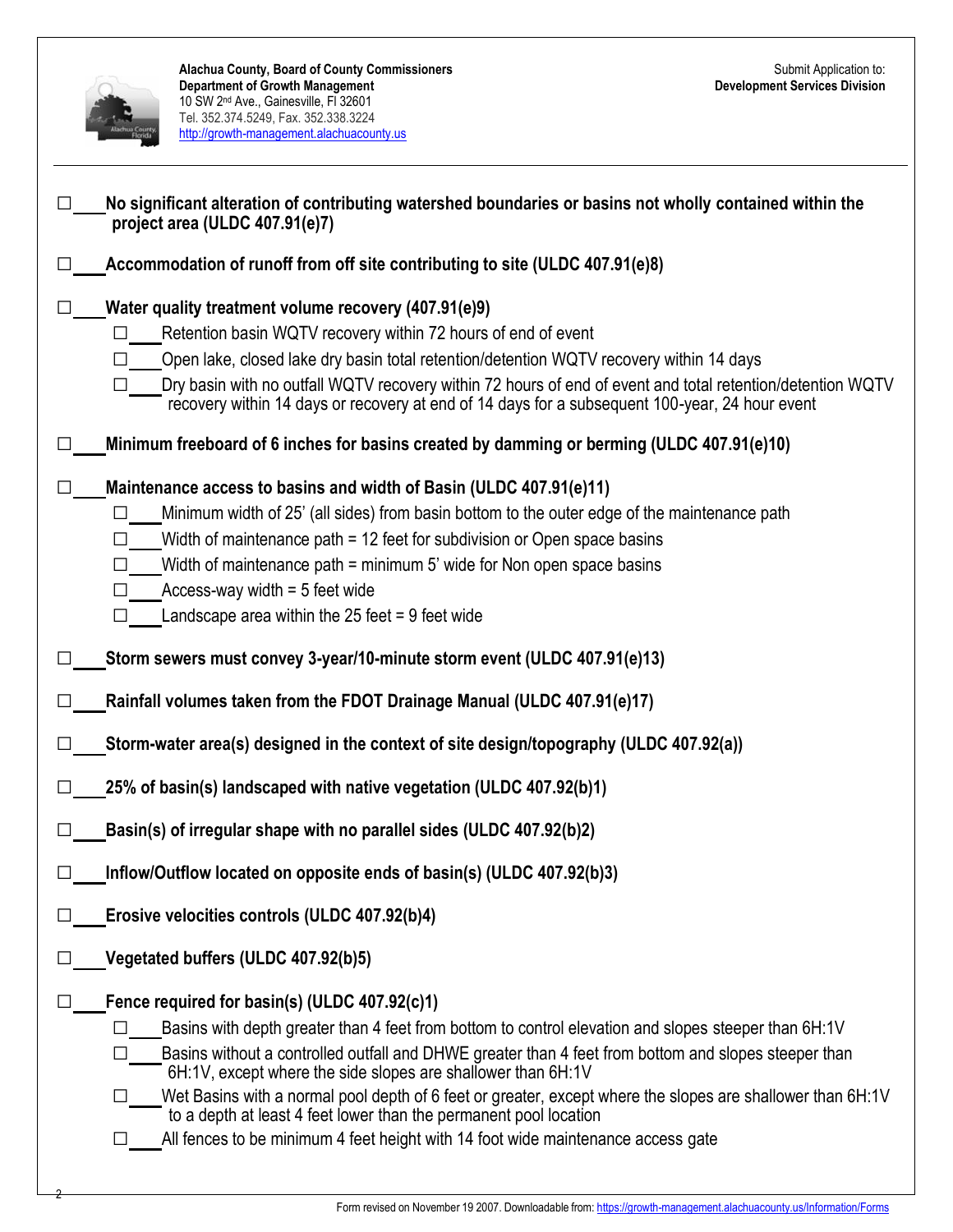|         | Alachua County, Board of County Commissioners<br><b>Department of Growth Management</b><br>10 SW 2 <sup>nd</sup> Ave., Gainesville, FI 32601<br>Tel. 352.374.5249, Fax. 352.338.3224<br>https://growth-management.alachuacounty.us                                                                                                                                                                                                                                                                                                                                                                                                                                                                                                                                                                                                                                                                                                                                                                                                                                                                                                                                                                     | Submit Application to:<br><b>Development Services Division</b> |
|---------|--------------------------------------------------------------------------------------------------------------------------------------------------------------------------------------------------------------------------------------------------------------------------------------------------------------------------------------------------------------------------------------------------------------------------------------------------------------------------------------------------------------------------------------------------------------------------------------------------------------------------------------------------------------------------------------------------------------------------------------------------------------------------------------------------------------------------------------------------------------------------------------------------------------------------------------------------------------------------------------------------------------------------------------------------------------------------------------------------------------------------------------------------------------------------------------------------------|----------------------------------------------------------------|
|         | Fence not required for basin(s) (ULDC 407.92(c)4)<br>Basins no deeper than 4 feet<br>Dry basins with slopes no steeper than 6H:1V, regardless of depth<br>$\Box$ Wet basins with maximum pool depth less than 6 feet and slopes no steeper than 6H:1V to a depth of 4 feet<br>below the control elevation                                                                                                                                                                                                                                                                                                                                                                                                                                                                                                                                                                                                                                                                                                                                                                                                                                                                                              |                                                                |
|         | Alternatives to on-site control (ULDC 407.93)<br>Regional storm-water facility provided                                                                                                                                                                                                                                                                                                                                                                                                                                                                                                                                                                                                                                                                                                                                                                                                                                                                                                                                                                                                                                                                                                                |                                                                |
|         | <b>Water Quality Criteria (ULDC 407.94)</b><br>Retention, Underdrain and or exfiltration (ULDC 407.94(a))<br>Off-line treatment: 0.5" of runoff or 1.25" times impervious area, whichever is greater<br>On-line treatment: 0.5" additional volume over that required in off-line                                                                                                                                                                                                                                                                                                                                                                                                                                                                                                                                                                                                                                                                                                                                                                                                                                                                                                                       |                                                                |
|         | Wet detention (ULDC 407.94(b))<br>On-line treatment for 1.0" of runoff or 2.5" times impervious area, whichever is greater<br>$\Box$<br>With littoral zone = provide permanent pool average of 14 days in wet season<br>Without littoral zone = provide permanent pool average of 21 days in wet season<br>Littoral zone designed per SJRWMD requirements                                                                                                                                                                                                                                                                                                                                                                                                                                                                                                                                                                                                                                                                                                                                                                                                                                              |                                                                |
|         | Swale (ULDC 407.94(c))<br>On-line treatment = 80% of the runoff from the three-year, one-hour storm                                                                                                                                                                                                                                                                                                                                                                                                                                                                                                                                                                                                                                                                                                                                                                                                                                                                                                                                                                                                                                                                                                    |                                                                |
| $\perp$ | Wetland Treatment (ULDC 407.94(d))<br>On-line treatment for 1.0" of runoff or 2.5" times impervious area, whichever is greater<br>$\Box$<br>Minimum criteria for discharge to FDEP Class I, Class II or Outstanding Florida Water (ULDC 407.94(d)2)<br>Detention with under-drain and/or ex-filtration:<br>П<br>Off-Line treatment = 50% additional treatment volume over FDEP Class III off-line criteria<br>On-Line treatment = runoff from the 3-year, 1-hour storm or 50% additional treatment<br>volume over FDEP Class III on-line, whichever is greater<br><b>Wet Detention:</b><br>$\perp$<br>Off-Line = Pretreatment pursuant to FDEP Class III criteria<br>On-Line = 50% more treatment volume over FDEP Class III criteria<br>$\mathsf{L}$<br><b>Swale</b> = Runoff from the 3-year, 1-hour storm<br>Wetland Treatment = 50% more treatment volume over FDEP Class III criteria<br>Discharge to Active Sinkhole or located in primary spring shed protection zone (ULDC 407.94(d)3)<br>$\perp$<br>Provide treatment for the first 2" of rainfall from the design storm<br>ΙI<br>Basin Overflow structures (ULDC 407.94(d)4)<br>ப<br>Discharged water must meet applicable quality standards |                                                                |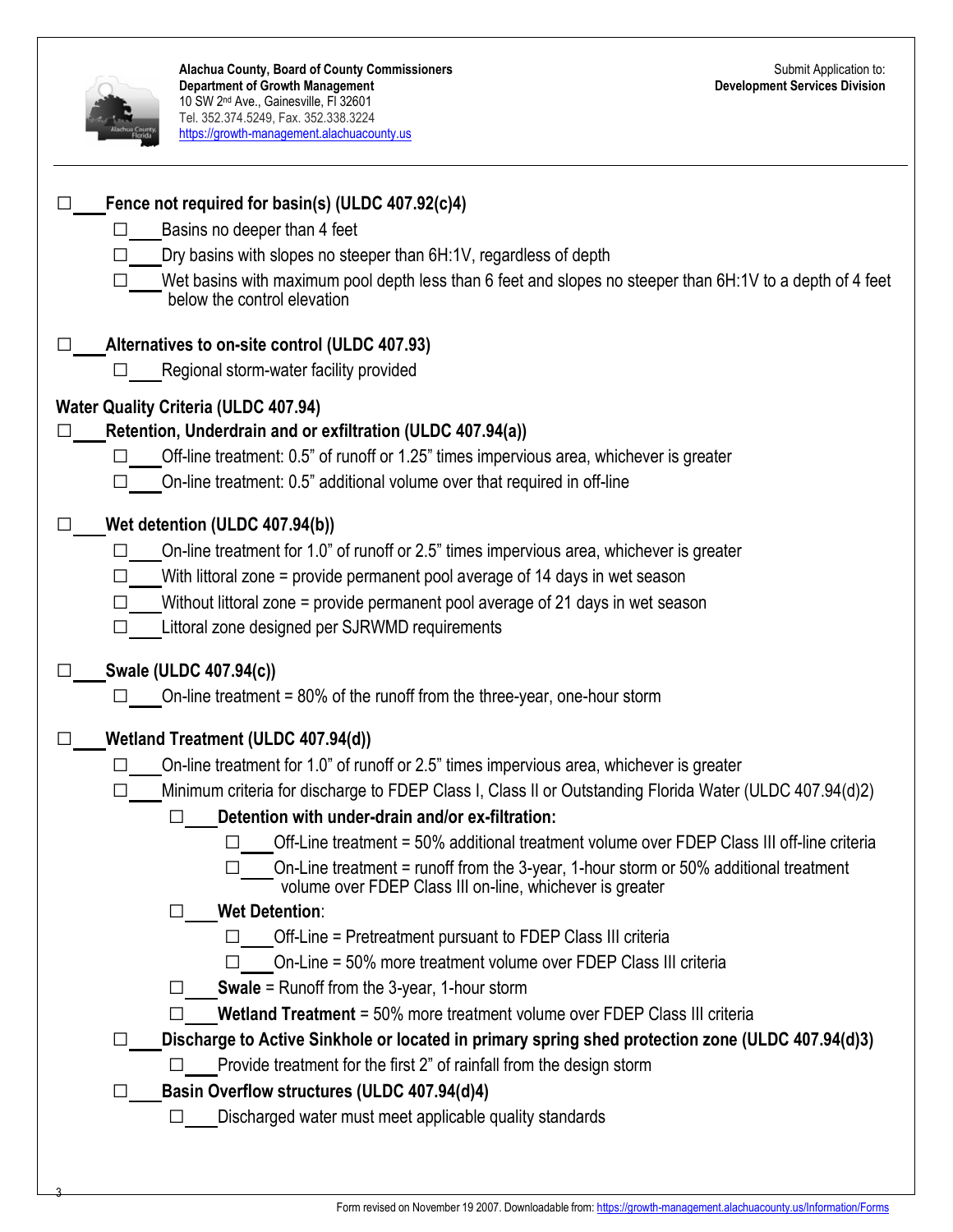

| Homeowner's Association established and maintenance responsibilities clarified<br>Basins located within platted lots only if lots are one acre or greater in size, soils are well drained with no<br>confining layers (retention only) and basin slopes are 4H:1V or flatter<br>Maintenance access provided<br>Outside platted lots and minimum of 12' wide (for slopes steeper than 8H:1V)<br>Minimum of 25' from basin bottom with no less than 9' landscaped<br>Specific Information in the storm-water management report shall include:<br><b>Recent Aerial Photograph</b><br>П<br>Delineate project area<br>$\perp$<br>Delineate the watershed boundaries (Pre and Post development)<br>Map of Project area<br>$\Box$<br>Show the existing topographic contours and drainage patterns<br>Provide contours in 1' intervals<br>Provide spot elevations for impervious surfaces<br><b>Complete Hydrologic Analysis</b><br>$\Box$<br>Identify the Modeling Program Used<br>Time of Concentration Calculations |  |
|----------------------------------------------------------------------------------------------------------------------------------------------------------------------------------------------------------------------------------------------------------------------------------------------------------------------------------------------------------------------------------------------------------------------------------------------------------------------------------------------------------------------------------------------------------------------------------------------------------------------------------------------------------------------------------------------------------------------------------------------------------------------------------------------------------------------------------------------------------------------------------------------------------------------------------------------------------------------------------------------------------------|--|
|                                                                                                                                                                                                                                                                                                                                                                                                                                                                                                                                                                                                                                                                                                                                                                                                                                                                                                                                                                                                                |  |
|                                                                                                                                                                                                                                                                                                                                                                                                                                                                                                                                                                                                                                                                                                                                                                                                                                                                                                                                                                                                                |  |
|                                                                                                                                                                                                                                                                                                                                                                                                                                                                                                                                                                                                                                                                                                                                                                                                                                                                                                                                                                                                                |  |
|                                                                                                                                                                                                                                                                                                                                                                                                                                                                                                                                                                                                                                                                                                                                                                                                                                                                                                                                                                                                                |  |
|                                                                                                                                                                                                                                                                                                                                                                                                                                                                                                                                                                                                                                                                                                                                                                                                                                                                                                                                                                                                                |  |
|                                                                                                                                                                                                                                                                                                                                                                                                                                                                                                                                                                                                                                                                                                                                                                                                                                                                                                                                                                                                                |  |
|                                                                                                                                                                                                                                                                                                                                                                                                                                                                                                                                                                                                                                                                                                                                                                                                                                                                                                                                                                                                                |  |
|                                                                                                                                                                                                                                                                                                                                                                                                                                                                                                                                                                                                                                                                                                                                                                                                                                                                                                                                                                                                                |  |
|                                                                                                                                                                                                                                                                                                                                                                                                                                                                                                                                                                                                                                                                                                                                                                                                                                                                                                                                                                                                                |  |
|                                                                                                                                                                                                                                                                                                                                                                                                                                                                                                                                                                                                                                                                                                                                                                                                                                                                                                                                                                                                                |  |
|                                                                                                                                                                                                                                                                                                                                                                                                                                                                                                                                                                                                                                                                                                                                                                                                                                                                                                                                                                                                                |  |
|                                                                                                                                                                                                                                                                                                                                                                                                                                                                                                                                                                                                                                                                                                                                                                                                                                                                                                                                                                                                                |  |
|                                                                                                                                                                                                                                                                                                                                                                                                                                                                                                                                                                                                                                                                                                                                                                                                                                                                                                                                                                                                                |  |
|                                                                                                                                                                                                                                                                                                                                                                                                                                                                                                                                                                                                                                                                                                                                                                                                                                                                                                                                                                                                                |  |
|                                                                                                                                                                                                                                                                                                                                                                                                                                                                                                                                                                                                                                                                                                                                                                                                                                                                                                                                                                                                                |  |
|                                                                                                                                                                                                                                                                                                                                                                                                                                                                                                                                                                                                                                                                                                                                                                                                                                                                                                                                                                                                                |  |
| <b>Curve Number calculations</b>                                                                                                                                                                                                                                                                                                                                                                                                                                                                                                                                                                                                                                                                                                                                                                                                                                                                                                                                                                               |  |
| Treatment volume calculations                                                                                                                                                                                                                                                                                                                                                                                                                                                                                                                                                                                                                                                                                                                                                                                                                                                                                                                                                                                  |  |
| Identification and classification of receiving body                                                                                                                                                                                                                                                                                                                                                                                                                                                                                                                                                                                                                                                                                                                                                                                                                                                                                                                                                            |  |
| Analysis of flood plains<br>$\mathsf{L}$                                                                                                                                                                                                                                                                                                                                                                                                                                                                                                                                                                                                                                                                                                                                                                                                                                                                                                                                                                       |  |
| Basin staging and recovery calculations<br>$\Box$                                                                                                                                                                                                                                                                                                                                                                                                                                                                                                                                                                                                                                                                                                                                                                                                                                                                                                                                                              |  |
| Modeling Results (Pre and Post development) for all required design storm events                                                                                                                                                                                                                                                                                                                                                                                                                                                                                                                                                                                                                                                                                                                                                                                                                                                                                                                               |  |
| Pipe calculations (include drainage boundaries for each inlet)                                                                                                                                                                                                                                                                                                                                                                                                                                                                                                                                                                                                                                                                                                                                                                                                                                                                                                                                                 |  |
| Geotechnical soils report (ULDC 407.97(d))                                                                                                                                                                                                                                                                                                                                                                                                                                                                                                                                                                                                                                                                                                                                                                                                                                                                                                                                                                     |  |
| <b>Borings</b>                                                                                                                                                                                                                                                                                                                                                                                                                                                                                                                                                                                                                                                                                                                                                                                                                                                                                                                                                                                                 |  |
| Type of test (Auger, SPT or Direct Push test)                                                                                                                                                                                                                                                                                                                                                                                                                                                                                                                                                                                                                                                                                                                                                                                                                                                                                                                                                                  |  |
| One per basin and two per $\frac{1}{4}$ acre of basin bottom area                                                                                                                                                                                                                                                                                                                                                                                                                                                                                                                                                                                                                                                                                                                                                                                                                                                                                                                                              |  |
| Minimum depth of boring $= 10'$ below basin bottom                                                                                                                                                                                                                                                                                                                                                                                                                                                                                                                                                                                                                                                                                                                                                                                                                                                                                                                                                             |  |
| Existing water table (if encountered)                                                                                                                                                                                                                                                                                                                                                                                                                                                                                                                                                                                                                                                                                                                                                                                                                                                                                                                                                                          |  |
| Estimate of elevation of seasonal high water table                                                                                                                                                                                                                                                                                                                                                                                                                                                                                                                                                                                                                                                                                                                                                                                                                                                                                                                                                             |  |
| Soils permeability rate(s)                                                                                                                                                                                                                                                                                                                                                                                                                                                                                                                                                                                                                                                                                                                                                                                                                                                                                                                                                                                     |  |
| Geotechnical Engineer's recommendations                                                                                                                                                                                                                                                                                                                                                                                                                                                                                                                                                                                                                                                                                                                                                                                                                                                                                                                                                                        |  |
| Specific information regarding sinkholes (if applicable)                                                                                                                                                                                                                                                                                                                                                                                                                                                                                                                                                                                                                                                                                                                                                                                                                                                                                                                                                       |  |
| Recommendations/Remediation<br>$\mathsf{L}$                                                                                                                                                                                                                                                                                                                                                                                                                                                                                                                                                                                                                                                                                                                                                                                                                                                                                                                                                                    |  |